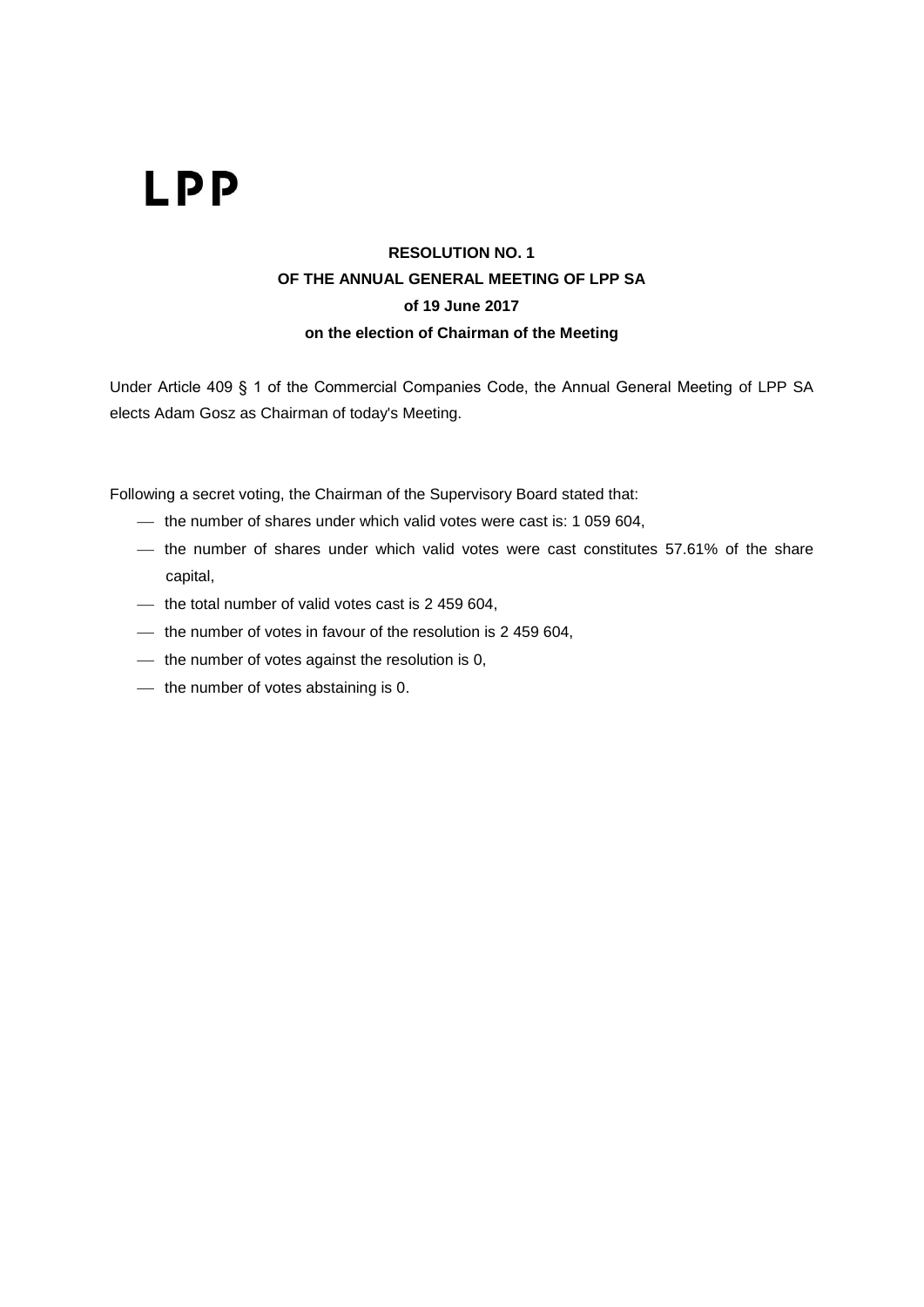#### **RESOLUTION NO. 2 OF THE ANNUAL GENERAL MEETING OF LPP SA of 19 June 2017 on the election of the Ballot Counting Committee**

The Annual General Meeting of LPP SA withdraw from the appointment of the Ballot Counting Committee of today's Meeting.

- the number of shares under which valid votes were cast is: 1 059 604,
- the number of shares under which valid votes were cast constitutes 57.61% of the share capital,
- $-$  the total number of valid votes cast is 2 459 604,
- $-$  the number of votes in favour of the resolution is 2 431 453,
- $-$  the number of votes against the resolution is 0,
- $-$  the number of votes abstaining is 28 151.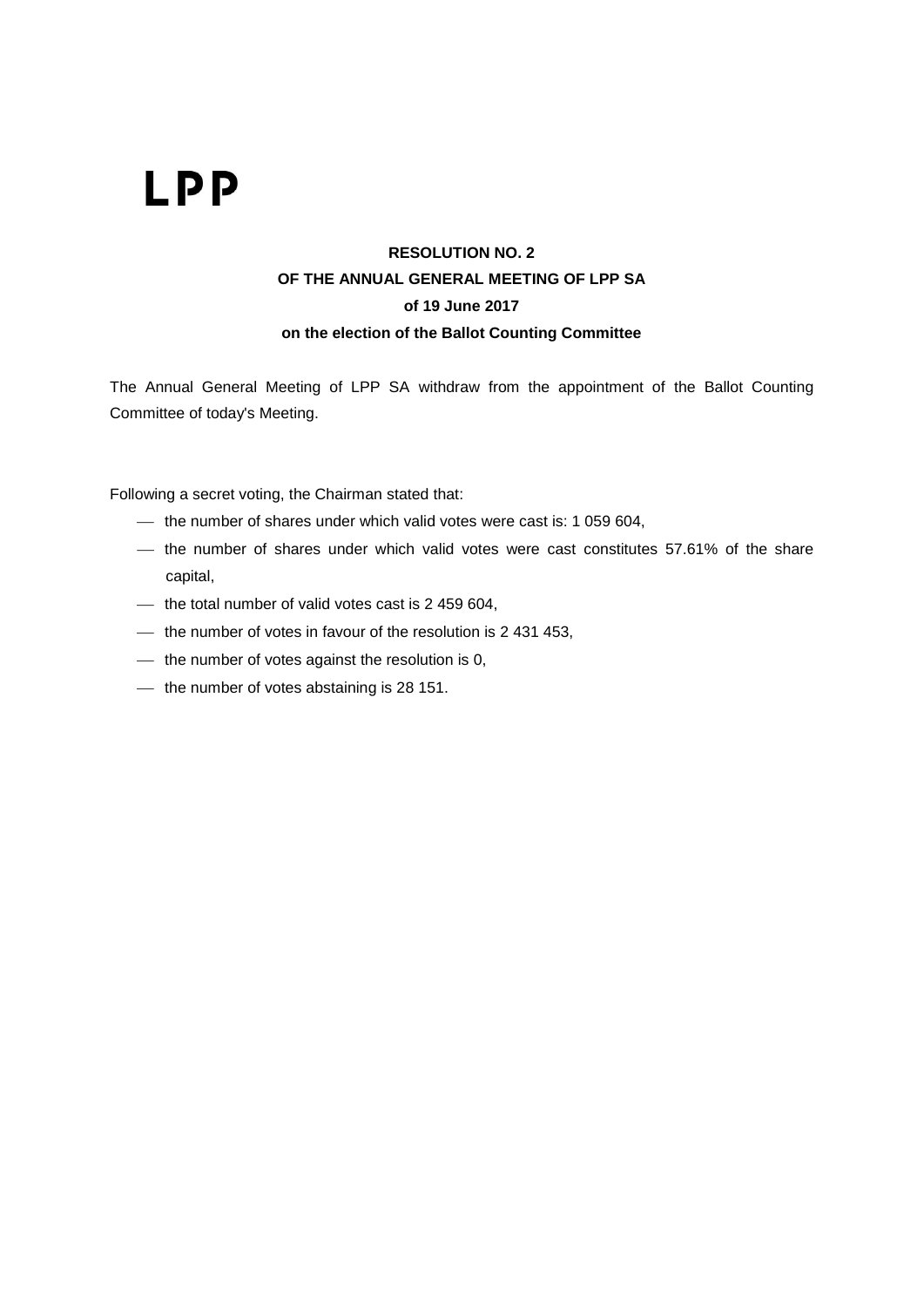#### **RESOLUTION NO. 3 OF THE ANNUAL GENERAL MEETING OF LPP SA of 19 June 2017 on the adoption of the agenda**

The Annual General Meeting of LPP SA adopts the following agenda of today's Meeting:

- 1. Opening of the session and election of the Chairman of the Meeting.
- 2. Establishing whether the General Meeting has been duly convened and has the capacity to adopt resolutions, the drawing up of the list of attendance.
- 3. Election of the Ballot Counting Committee.
- 4. Adoption of the agenda.
- 5. Presentation of the resolutions of:
	- a) the Supervisory Board on their opinion on the matters put on the agenda of the Annual General Meeting,
	- b) the Supervisory Board on their evaluation of the Management Board's report on the operations of the Company's Capital Group (incorporating the report on the Company's operations) in the financial year 2016,
	- c) the Supervisory Board on their evaluation of the Company's financial statements for the financial year 2016,
	- d) the Supervisory Board on their evaluation of the consolidated financial statements of the LPP SA Capital Group for the financial year 2016,
	- e) the Management Board on the motion for the allocation of the Company's profit generated in the financial year 2016,
	- f) the Supervisory Board on their examination of the Management Board's motion for the allocation of the Company's profit generated in the financial year 2016,
	- g) the Supervisory Board on the comprehensive evaluation of the Company's situation in 2016, including in particular (i) evaluation of the financial reporting process, (ii) evaluation of the internal control system, internal audit and risk management system, (iii) evaluation of financial audit activities, (iv) evaluation of the impartiality of the auditor reviewing financial statements of the Company and the LPP SA Capital Group, and (v) selfevaluation of the activity of the Supervisory Board;
	- h) the Supervisory Board on the approval of the Supervisory Board's report on their activity in the financial year 2016,
	- i) the Supervisory Board on the approval of the report on the carrying out by the Supervisory Board of the duties of the audit committee in the financial year 2016,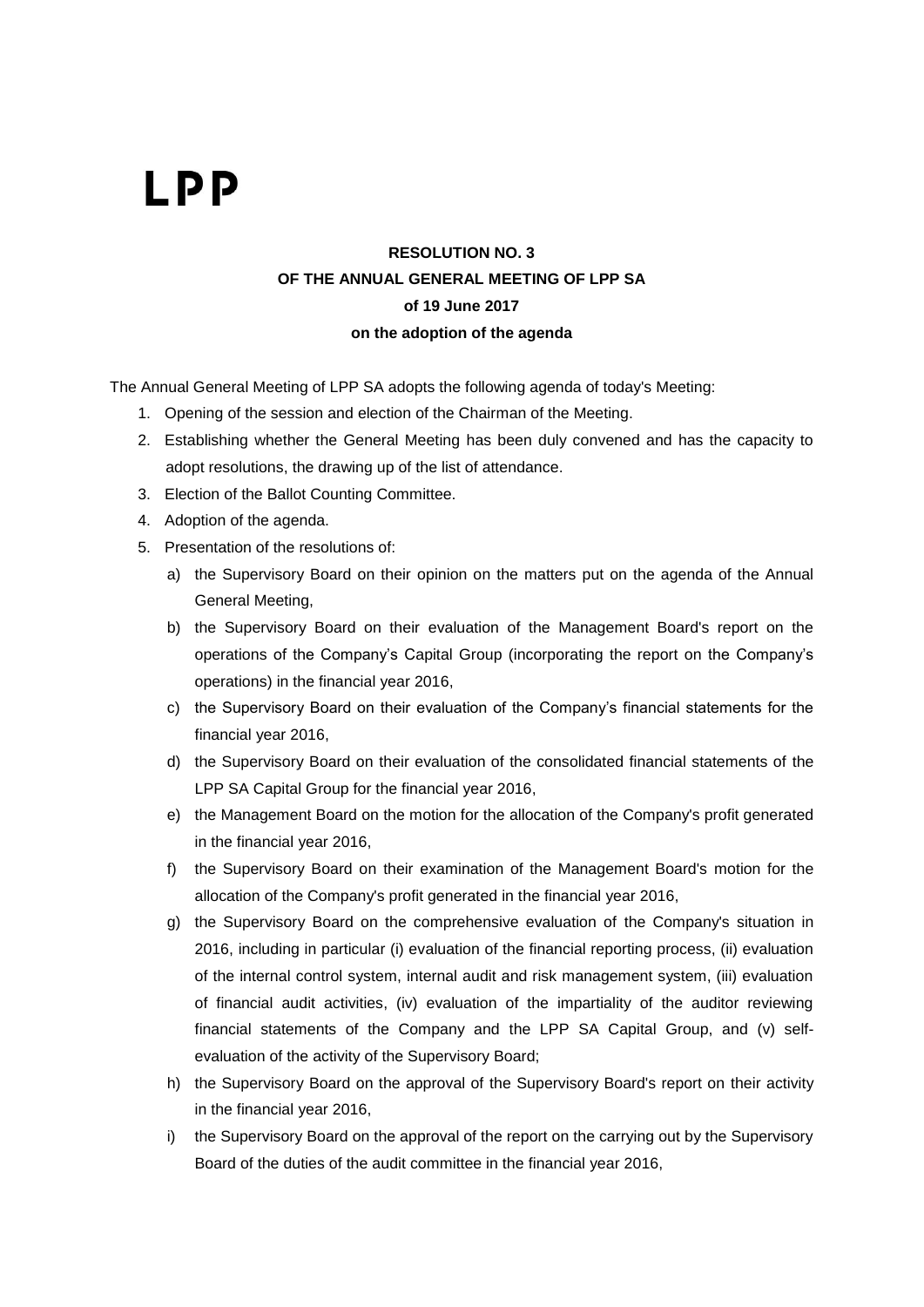- j) the Supervisory Board on the approval of the evaluation of the means of fulfilment by the Company of reporting duties concerning the application of corporate governance principles arising from good practices and regulations on current and interim information submitted by issuers of securities,
- k) the Supervisory Board on the evaluation of the rationale for charity and sponsorship policy followed by the Company.
- 6. Presentation, examination and approval of the Management Board's report on the operations of the LPP SA Capital Group and the Company in the financial year 2016.
- 7. Presentation, examination and approval of the Supervisory Board's report on their activity in the financial year 2016.
- 8. Presentation, examination and approval of the Company's financial statements for the financial year 2016.
- 9. Presentation, examination and approval of the consolidated financial statements of the LPP SA Capital Group for the financial year 2016.
- 10. Granting discharge to the members of the Company's Management Board for performing their duties in the financial year 2016.
- 11. Granting discharge to the members of the Company's Supervisory Board for performing their duties in the financial year 2016.
- 12. Allocation of the Company's profit generated in the financial year 2016.
- 13. Amendment to the Company's Articles of Association, expanding the scope of its business activity.
- 14. Adoption of the resolution on the approval of an incentive programme for key management officers of the Company.
- 15. Closing of the Meeting's session.

Following an open voting, the Chairman of the Supervisory Board stated that:

- the number of shares under which valid votes were cast is: 1 059 604,
- $-$  the number of shares under which valid votes were cast constitutes 57.61% of the share capital,
- $-$  the total number of valid votes cast is 2 459 604,
- $\mu$  the number of votes in favour of the resolution is 2 459 604,
- $-$  the number of votes against the resolution is 0,
- $-$  the number of votes abstaining is 0.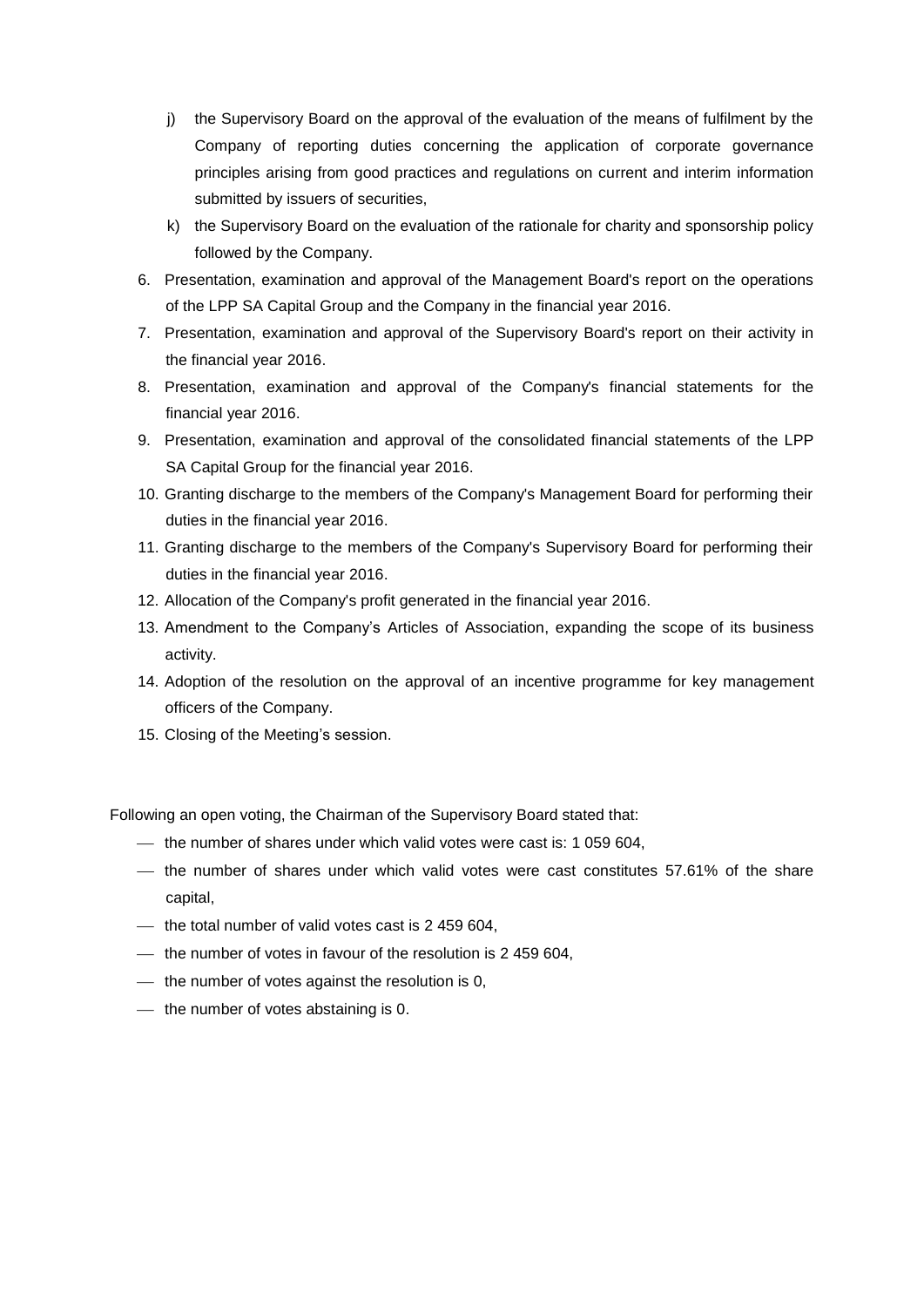### **RESOLUTION NO. 4 OF THE ANNUAL GENERAL MEETING OF LPP SA of 19 June 2017**

#### **on the approval of the Management Board's report on the operations of the Company and the Company's Capital Group in the financial year 2016**

The Annual General Meeting of LPP SA, under Article 393(1) of the Commercial Companies Code, Article 395 § 2(1) of the Commercial Companies Code and § 33.1.1 of the Articles of Association of LPP SA, hereby approves the Management Board's report on the operations of the Company's Capital Group, incorporating the report on the Company's operations, in the financial year 2016.

- the number of shares under which valid votes were cast is: 1 059 604,
- the number of shares under which valid votes were cast constitutes 57.61% of the share capital,
- $-$  the total number of valid votes cast is 2 459 604,
- $-$  the number of votes in favour of the resolution is 2 457 348,
- $\frac{1}{10}$  the number of votes against the resolution is 0,
- $-$  the number of votes abstaining is 2 256.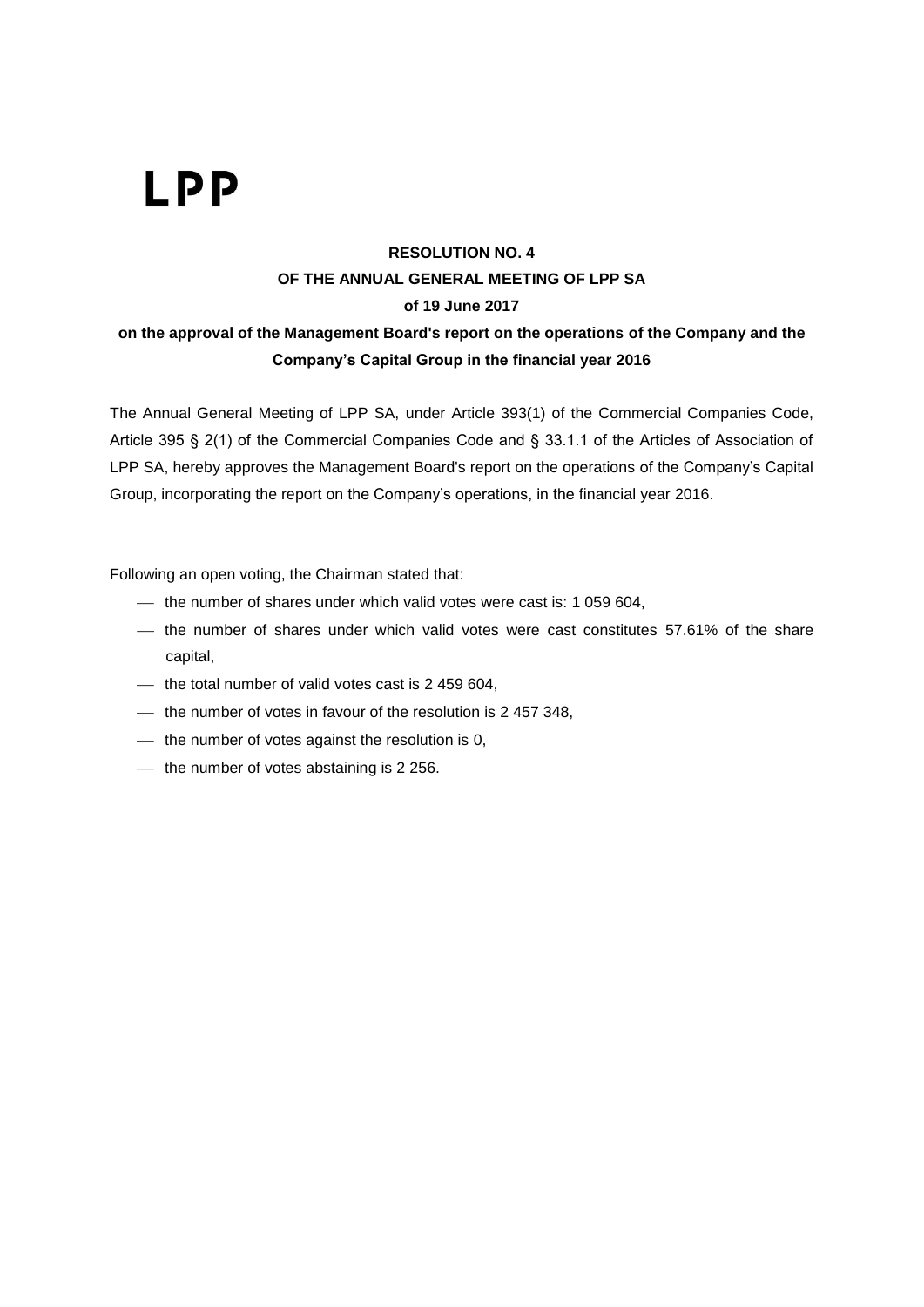### **RESOLUTION NO. 5 OF THE ANNUAL GENERAL MEETING OF LPP SA of 19 June 2017**

**on the approval of the Supervisory Board's report on its activity in the financial year 2016**

The Annual General Meeting of LPP SA, under § 33.1.1 of the Articles of Association, hereby approves the Supervisory Board's report on its activity in the financial year 2016.

- $-$  the number of shares under which valid votes were cast is: 1 059 604,
- $-$  the number of shares under which valid votes were cast constitutes 57.61% of the share capital,
- $-$  the total number of valid votes cast is 2 459 604,
- $-$  the number of votes in favour of the resolution is 2 457 348,
- $-$  the number of votes against the resolution is 0,
- $-$  the number of votes abstaining is 2 256.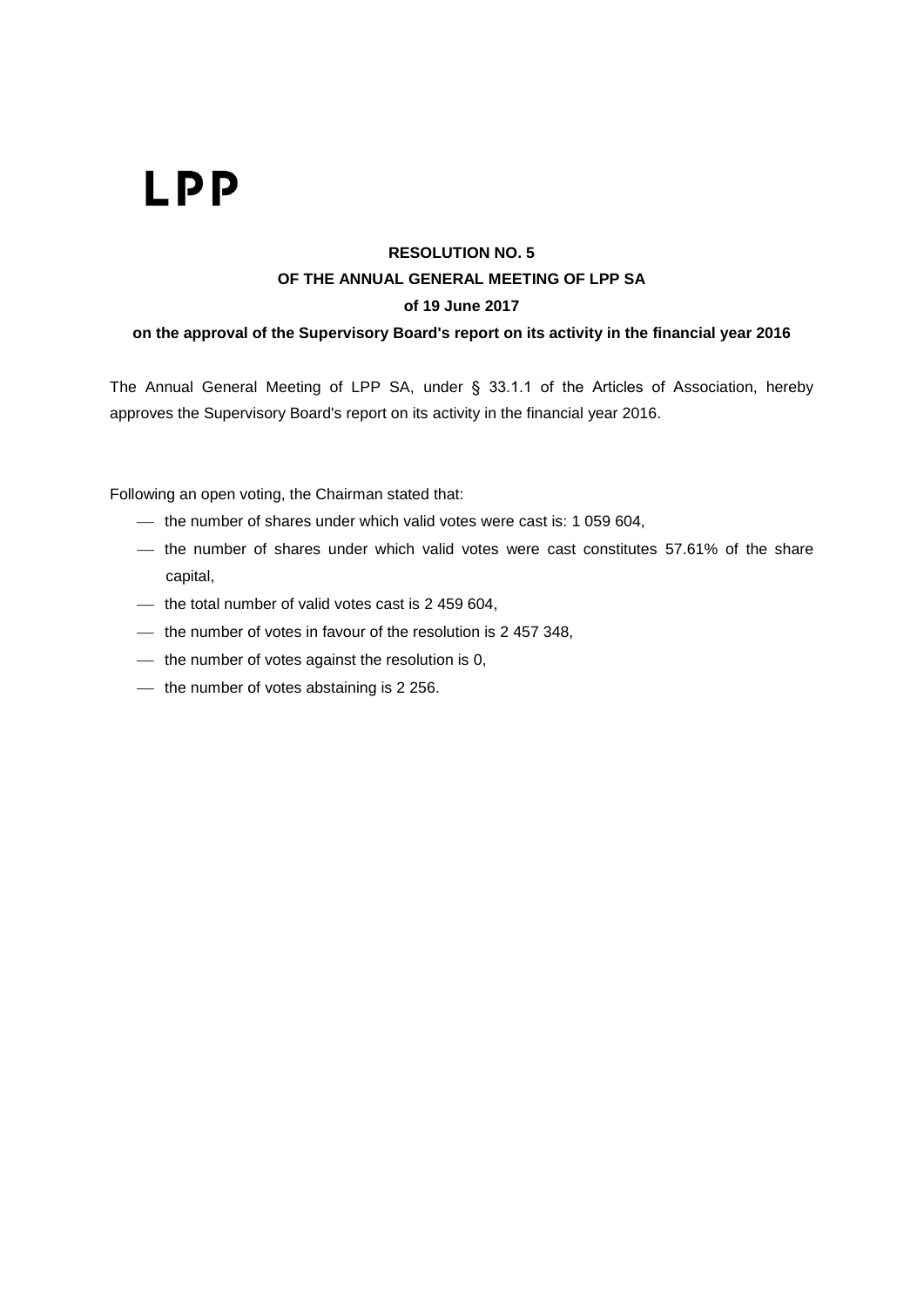### **RESOLUTION NO. 6 OF THE ANNUAL GENERAL MEETING OF LPP SA of 19 June 2017**

**on the approval of the Company's financial statements for the financial year 2016**

The Annual General Meeting of LPP SA, under Article 393(1) of the Commercial Companies Code, Article 395 § 2(1) of the Commercial Companies Code, Article 53(1) of the Accounting Act of 29 September 1994 (consolidated text: Journal of Laws of 2016, item 1047, as amended) and § 33.1.1 of the Articles of Association of LPP SA, hereby approves the Company's financial statements for the financial year 2016, including:

- 1) balance sheet as at 31 December 2016 with total assets, equity and liabilities equal to PLN 3 493 969 278.30 (three billion four hundred ninety three million nine hundred sixty nine thousand two hundred and seventy eight Polish zlotys 30/100),
- 2) profit and loss account for the period from 1 January 2016 to 31 December 2016 with the net profit of PLN 280 070 923.45 (two hundred eighty million seventy thousand nine hundred and twenty three Polish zlotys 45/100),
- 3) statement of changes in equity, disclosing an increase in equity during the financial year ending 31 December 2016 by PLN 236 459 495.90 (two hundred thirty six million four hundred fifty nine thousand four hundred and ninety five Polish zlotys 90/100),
- 4) cash flow statement disclosing an increase in cash during the financial year ending 31 December 2016 by PLN 45 598 759.21 (forty five million five hundred ninety eight thousand seven hundred and fifty nine Polish zlotys 21/100),
- 5) notes to the financial statements for the financial year ending 31 December 2016.

- $-$  the number of shares under which valid votes were cast is: 1 059 604,
- $-$  the number of shares under which valid votes were cast constitutes 5,61% of the share capital,
- $-$  the total number of valid votes cast is 2 459 604.
- $-$  the number of votes in favour of the resolution is 2 456 289,
- $-$  the number of votes against the resolution is 0,
- $-$  the number of votes abstaining is 3 315.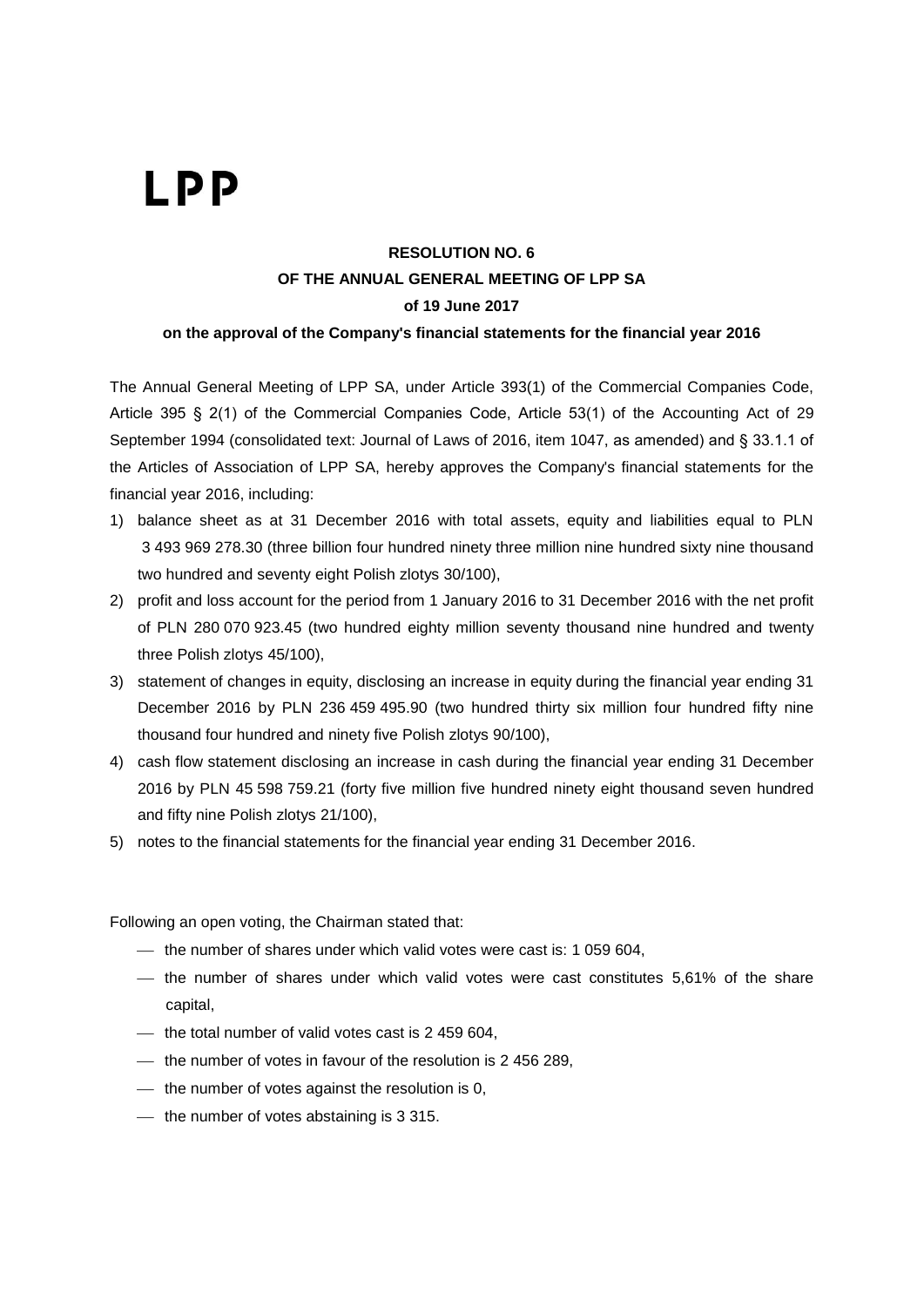### **RESOLUTION NO. 7 OF THE ANNUAL GENERAL MEETING OF LPP SA of 19 June 2017 on the approval of the consolidated financial statements of the LPP SA Capital Group for the financial year 2016**

The Annual General Meeting of LPP SA, under Article 395 § 5 of the Commercial Companies Code and Article 63c(4) of the Accounting Act of 29 September 1994 (consolidated text: Journal of Laws of 2016, item 1047, as amended), hereby approves the consolidated financial statements of the LPP SA Capital Group for the financial year 2016, including:

- 1) consolidated balance sheet as at 31 December 2016 with total assets, equity and liabilities equal to PLN 3 677 931 942.97 (three billion six hundred seventy seven million nine hundred thirty one thousand nine hundred and forty two Polish zlotys 97/100),
- 2) consolidated profit and loss account for the period from 1 January 2016 to 31 December 2016 with the net profit of PLN 174 774 242,10 (one hundred seventy four million seven hundred seventy four thousand two hundred and forty two Polish zlotys 10/100),
- 3) statement of changes in equity for the period from 1 January 2016 to 31 December 2016, disclosing an increase in equity by PLN 244 990 715.55 (two hundred forty four million nine hundred ninety thousand seven hundred and fifteen Polish zlotys 55/100),
- 4) consolidated cash flow statement for the period from 1 January 2016 to 31 December 2016, disclosing an increase in cash by PLN 142 974 555.12 (one hundred forty two million nine hundred seventy four thousand five hundred and fifty five Polish zlotys 12/100),
- 5) notes to the consolidated financial statements for the financial year 2016.

- $-$  the number of shares under which valid votes were cast is: 1 059 604,
- $-$  the number of shares under which valid votes were cast constitutes 57.61% of the share capital,
- $-$  the total number of valid votes cast is 2 459 604.
- the number of votes in favour of the resolution is 2 456 289,
- $-$  the number of votes against the resolution is 0,
- $-$  the number of votes abstaining is 3 315.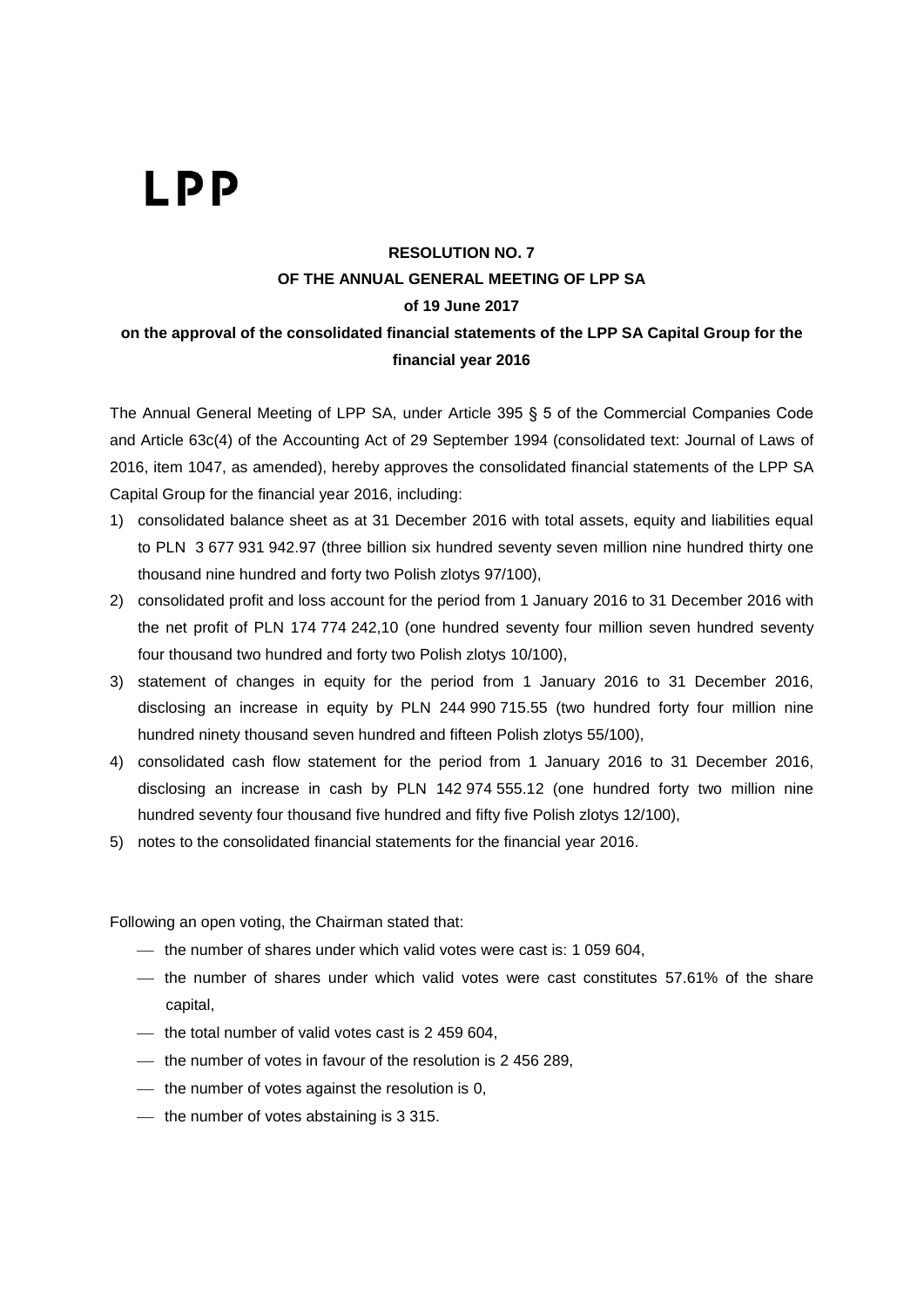### **RESOLUTION NO. 8 OF THE ANNUAL GENERAL MEETING OF LPP SA of 19 June 2017 on granting discharge to Marek Piechocki for fulfilling his duties as President of the Management Board of LPP SA in the financial year 2016**

The Annual General Meeting of LPP SA, under Article 393(1) of the Commercial Companies Code, Article 395 § 2(3) of the Commercial Companies Code and § 33.1.4 of the Articles of Association of LPP SA, hereby grants discharge to Marek Piechocki for fulfilling his duties in the Management Board of LPP SA in the financial year 2016.

- $-$  the number of shares under which valid votes were cast is: 884 605,
- $-$  the number of shares under which valid votes were cast constitutes  $48,09\%$  of the share capital,
- $-$  the total number of valid votes cast is 1 584 609,
- $-$  the number of votes in favour of the resolution is 1 548 208,
- $-$  the number of votes against the resolution is 1 584,
- $-$  the number of votes abstaining is 34 817.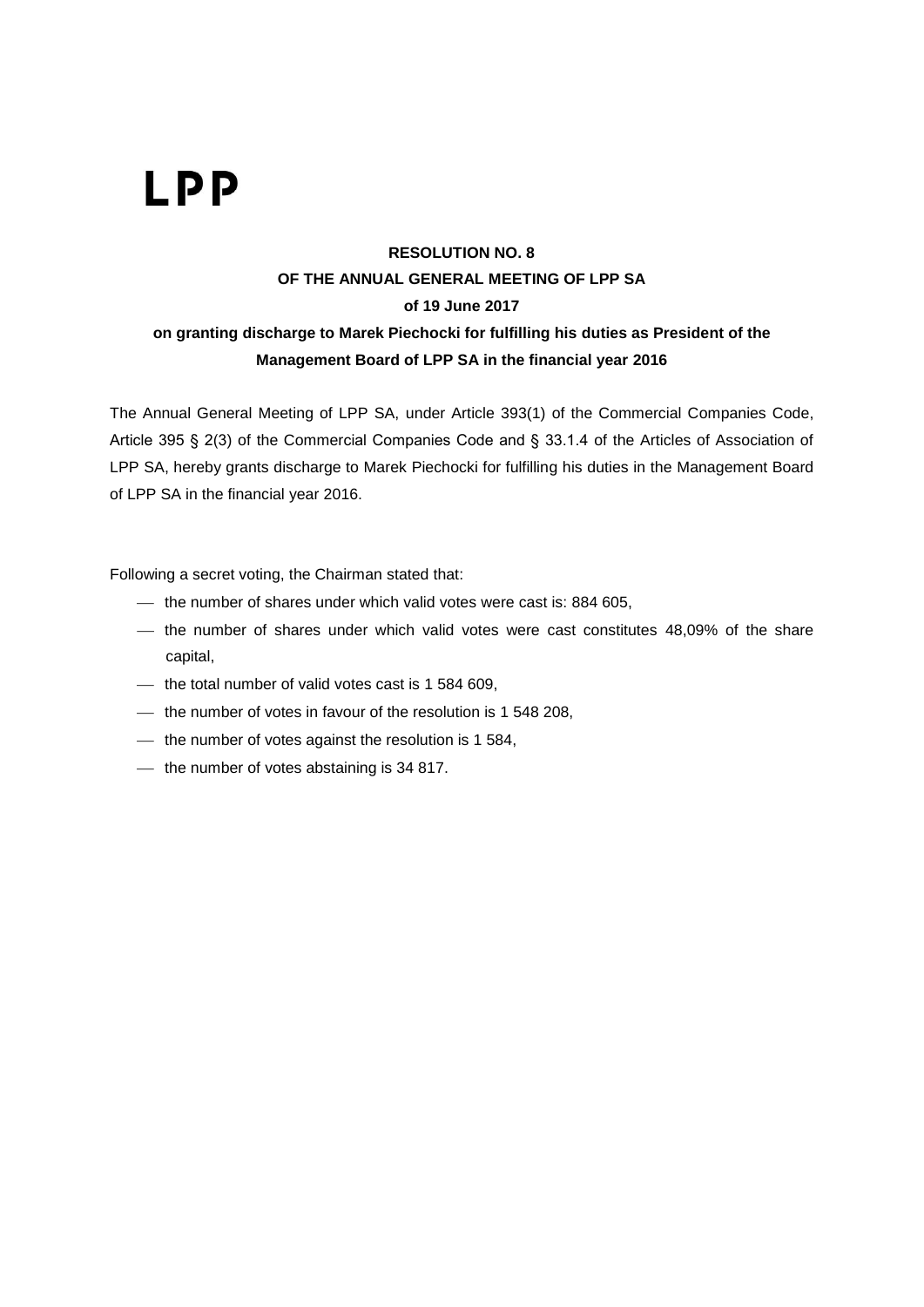### **RESOLUTION NO. 9 OF THE ANNUAL GENERAL MEETING OF LPP SA Of 19 June 2017 on granting discharge to Jacek Kujawa for fulfilling his duties as Vice-President of the Management Board of LPP SA in the financial year 2016**

The Annual General Meeting of LPP SA, under Article 393(1) of the Commercial Companies Code, Article 395 § 2(3) of the Commercial Companies Code and § 33.1.4 of the Articles of Association of LPP SA, hereby grants discharge to Jacek Kujawa for fulfilling his duties in the Management Board of LPP SA in the financial year 2016.

- the number of shares under which valid votes were cast is: 1 059 604,
- the number of shares under which valid votes were cast constitutes 57.61% of the share capital,
- $-$  the total number of valid votes cast is 2 459 604,
- $-$  the number of votes in favour of the resolution is 2 423 203,
- $-$  the number of votes against the resolution is 1 584,
- $-$  the number of votes abstaining is 34 817.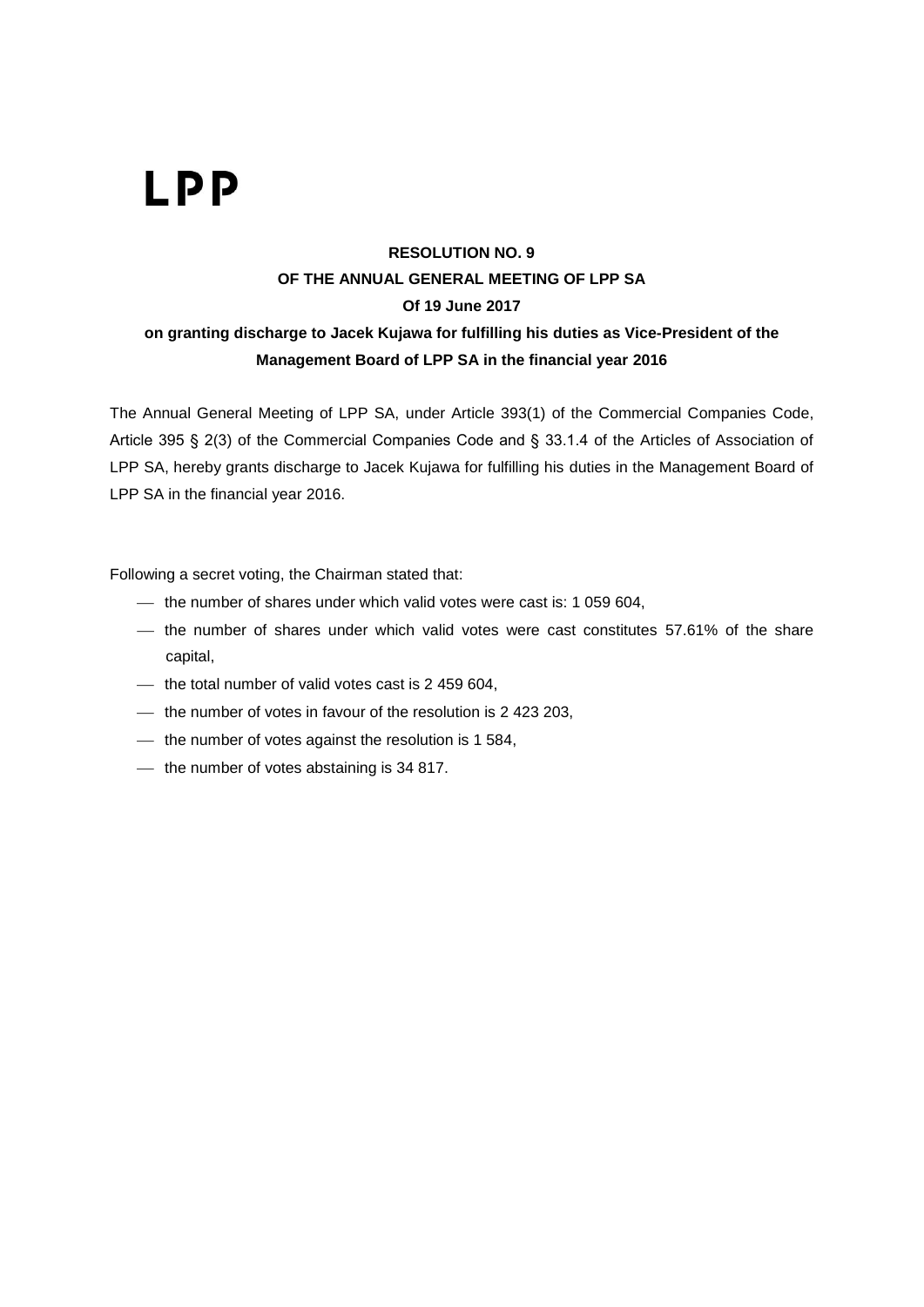### **RESOLUTION NO. 10 OF THE ANNUAL GENERAL MEETING OF LPP SA of 19 June 2017**

#### **on granting discharge to Przemysław Lutkiewicz for fulfilling his duties as Vice-President of the Management Board of LPP SA in the financial year 2016**

The Annual General Meeting of LPP SA, under Article 393(1) of the Commercial Companies Code, Article 395 § 2(3) of the Commercial Companies Code and § 33.1.4 of the Articles of Association of LPP SA, hereby grants discharge to Przemysław Lutkiewicz for fulfilling his duties in the Management Board of LPP SA in the financial year 2016.

- the number of shares under which valid votes were cast is: 1 059 604,
- the number of shares under which valid votes were cast constitutes 57.61% of the share capital,
- $-$  the total number of valid votes cast is 2 459 604,
- $-$  the number of votes in favour of the resolution is 2 423 203,
- $-$  the number of votes against the resolution is 1 584,
- $-$  the number of votes abstaining is 34 817.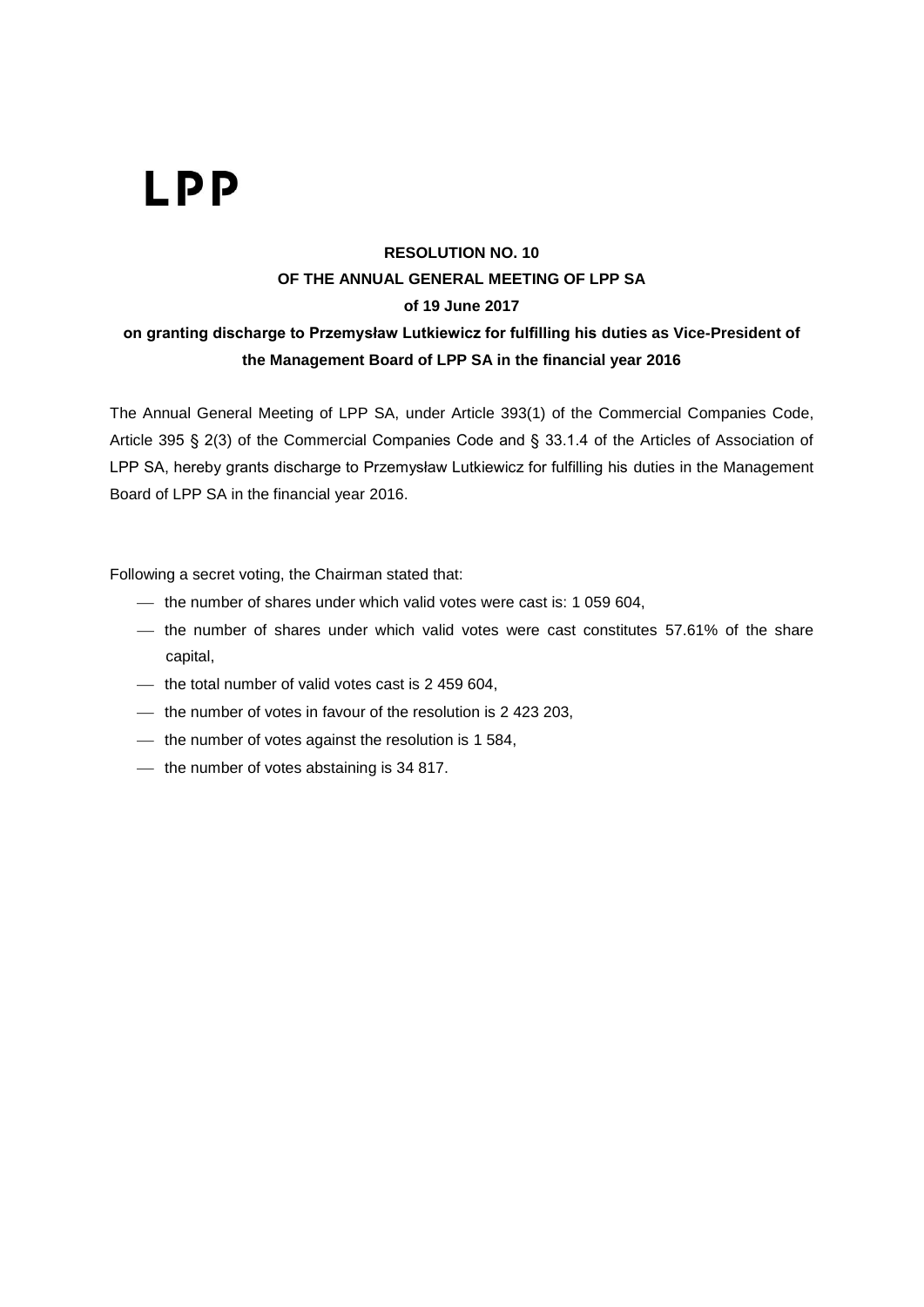### **RESOLUTION NO. 11 OF THE ANNUAL GENERAL MEETING OF LPP SA of 19 June 2017 on granting discharge to Sławomir Łoboda for fulfilling his duties as Vice-President of the Management Board of LPP SA in the financial year 2016**

The Annual General Meeting of LPP SA, under Article 393(1) of the Commercial Companies Code, Article 395 § 2(3) of the Commercial Companies Code and § 33.1.4 of the Articles of Association of LPP SA, hereby grants discharge to Sławomir Łoboda for fulfilling his duties in the Management Board of LPP SA in the financial year 2016.

- the number of shares under which valid votes were cast is: 709 504,
- the number of shares under which valid votes were cast constitutes 38.57% of the share capital,
- $-$  the total number of valid votes cast is 709 512,
- $-$  the number of votes in favour of the resolution is 673 111,
- $-$  the number of votes against the resolution is 1 584,
- $-$  the number of votes abstaining is 34 817.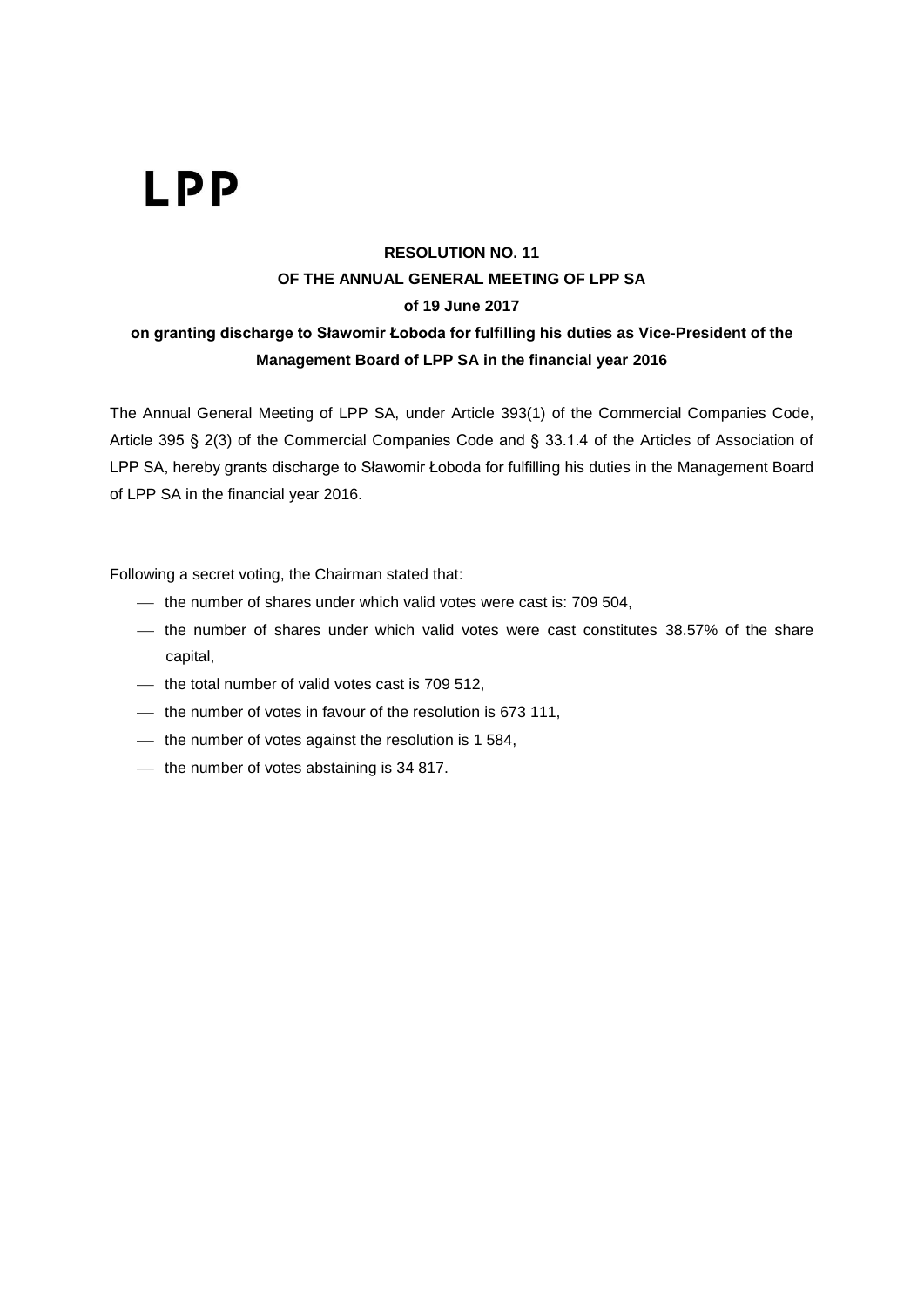#### **RESOLUTION NO. 12 OF THE ANNUAL GENERAL MEETING OF LPP SA of 19 June 2017 on granting discharge to Hubert Komorowski for fulfilling his duties as Vice-President of the**

#### **Management Board of LPP SA in the financial year 2016**

The Annual General Meeting of LPP SA, under Article 393(1) of the Commercial Companies Code, Article 395 § 2(3) of the Commercial Companies Code and § 33.1.4 of the Articles of Association of LPP SA, hereby grants discharge to Hubert Komorowski for fulfilling his duties in the Management Board of LPP SA in the financial year 2016.

- the number of shares under which valid votes were cast is: 1 059 604,
- the number of shares under which valid votes were cast constitutes 57.61% of the share capital,
- $-$  the total number of valid votes cast is 2 459 604,
- $-$  the number of votes in favour of the resolution is 2 423 203,
- $-$  the number of votes against the resolution is 1 584,
- $-$  the number of votes abstaining is 34 817.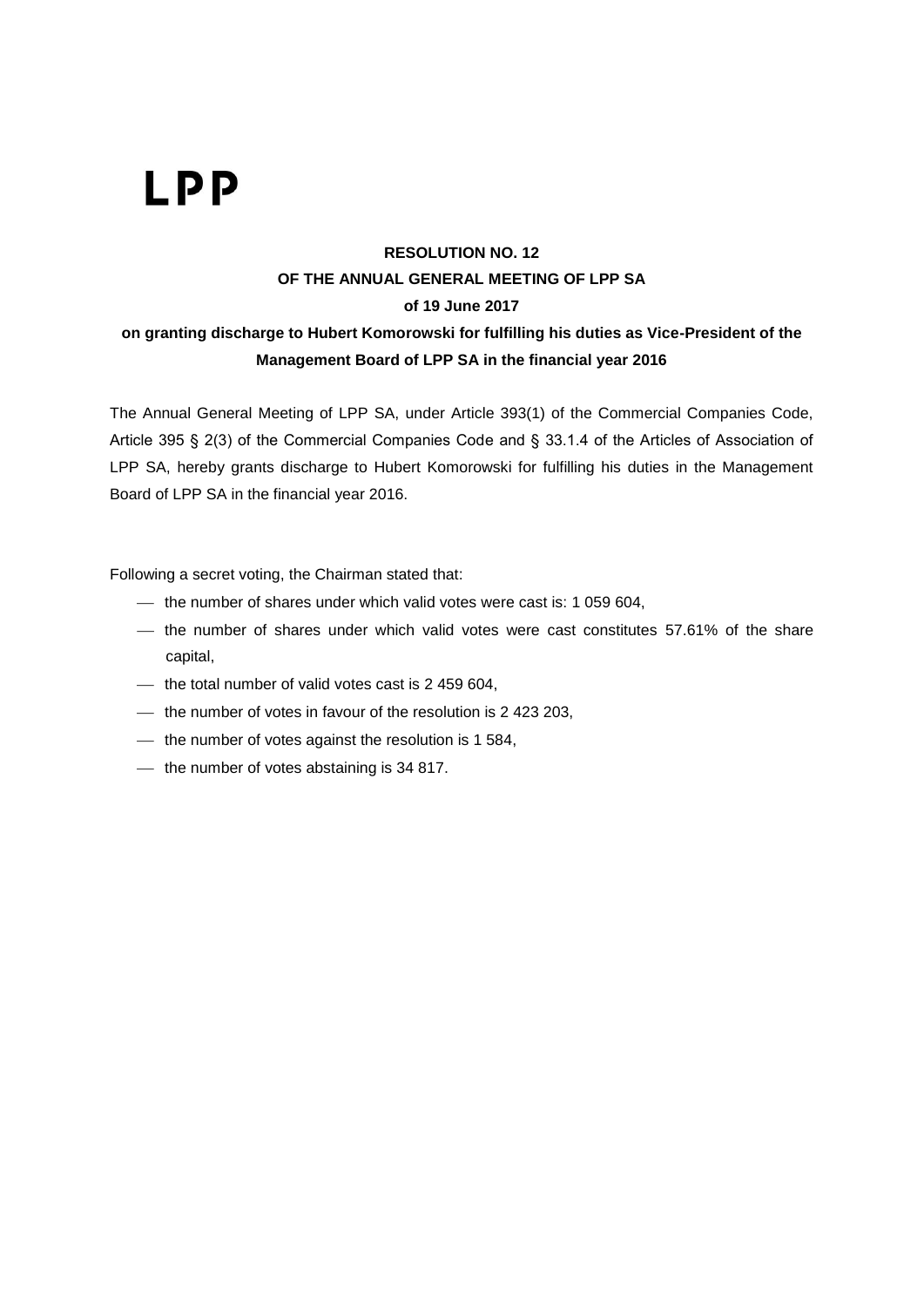### **RESOLUTION NO. 13 OF THE ANNUAL GENERAL MEETING OF LPP SA of 19 June 2017 on granting discharge to Piotr Dyka for fulfilling his duties as Vice-President of the Management Board of LPP SA in the financial year 2016**

The Annual General Meeting of LPP SA, under Article 393(1) of the Commercial Companies Code, Article 395 § 2(3) of the Commercial Companies Code and § 33.1.4 of the Articles of Association of LPP SA, hereby grants discharge to Piotr Dyka for fulfilling his duties in the Management Board of LPP SA in the financial year 2016.

- the number of shares under which valid votes were cast is: 1 059 604,
- $-$  the number of shares under which valid votes were cast constitutes 57.61% of the share capital,
- $-$  the total number of valid votes cast is 2 459 604,
- $-$  the number of votes in favour of the resolution is 2 423 203,
- $-$  the number of votes against the resolution is 1 584,
- $-$  the number of votes abstaining is 34 817.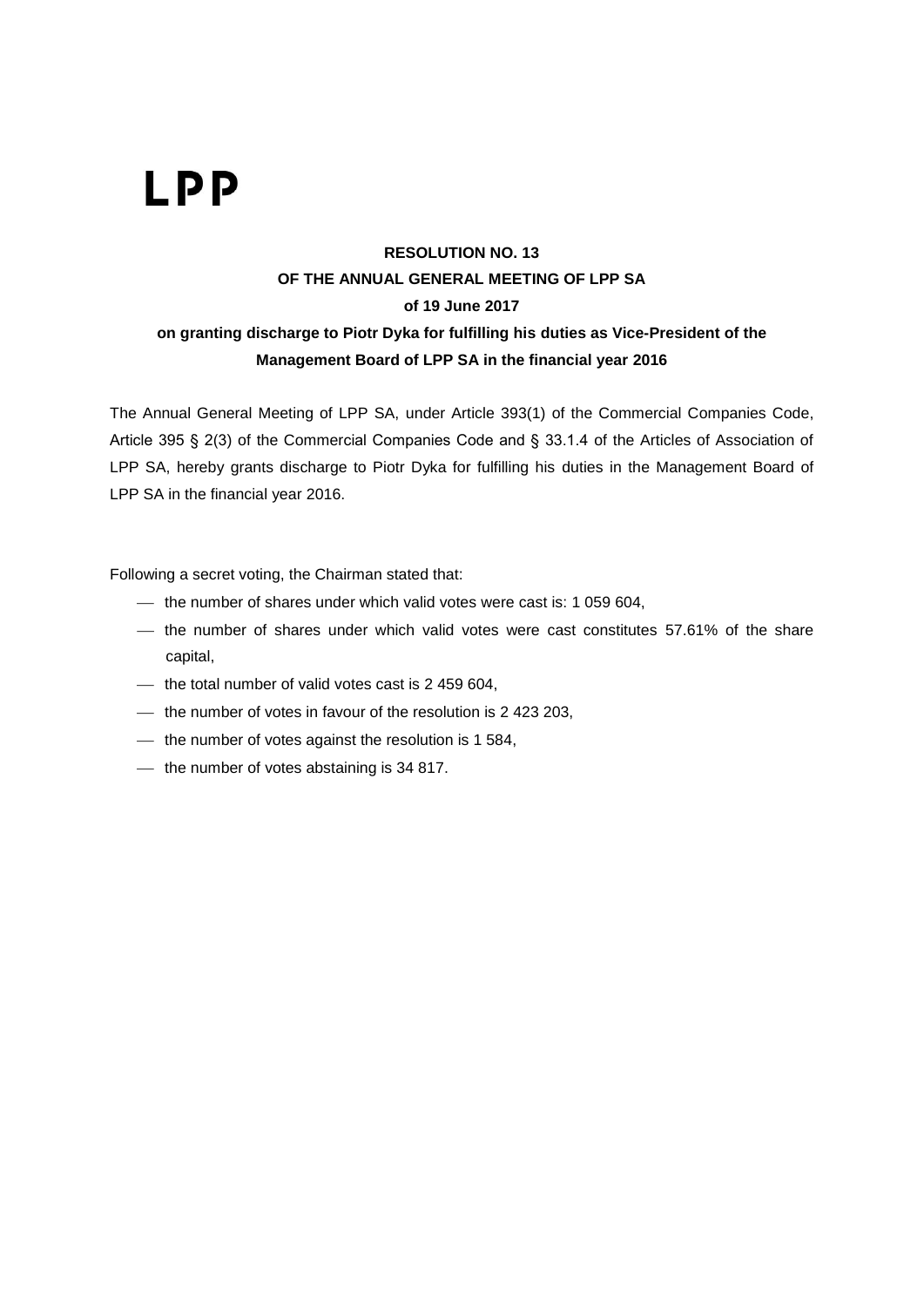### **RESOLUTION NO. 14 OF THE ANNUAL GENERAL MEETING OF LPP SA of 19 June 2017 on granting discharge to Jerzy Lubianiec for fulfilling his duties as Chairman of the Supervisory Board of LPP SA in the financial year 2016**

The Annual General Meeting of LPP SA, under Article 393(1) of the Commercial Companies Code, Article 395 § 2(3) of the Commercial Companies Code and § 33.1.4 of the Articles of Association of LPP SA, hereby grants discharge to Jerzy Lubianiec for fulfilling his duties in the Supervisory Board of LPP SA in the financial year 2016.

- $-$  the number of shares under which valid votes were cast is: 884 605,
- the number of shares under which valid votes were cast constitutes 48.09% of the share capital,
- $-$  the total number of valid votes cast is 1 584 609,
- $-$  the number of votes in favour of the resolution is 1 580 769,
- $-$  the number of votes against the resolution is 1 584,
- $-$  the number of votes abstaining is 2 256.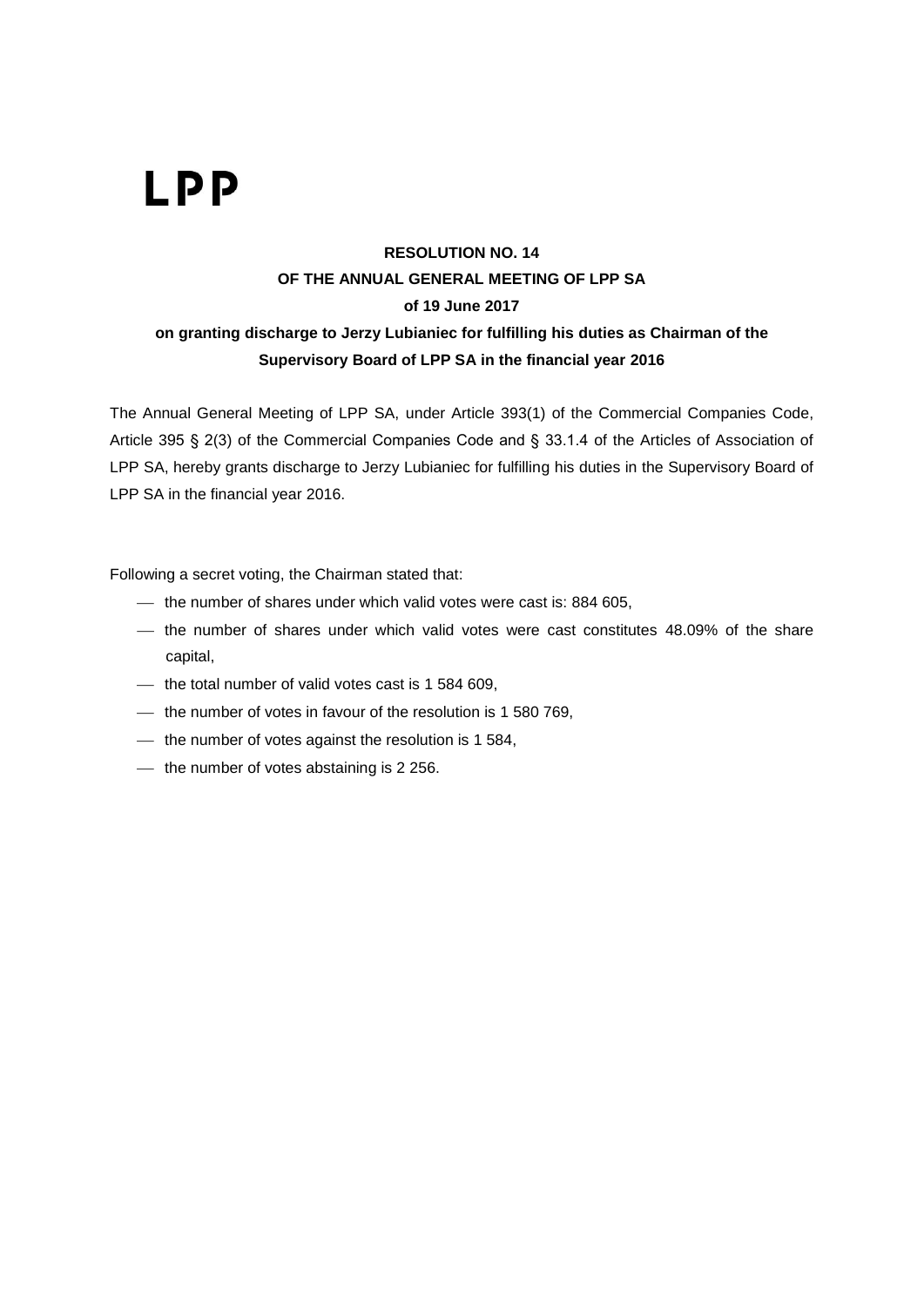### **RESOLUTION NO. 15 OF THE ANNUAL GENERAL MEETING OF LPP SA of 19 June 2017 on granting discharge to Maciej Matusiak for fulfilling his duties as Member of the Supervisory Board of LPP SA in the financial year 2016**

The Annual General Meeting of LPP SA, under Article 393(1) of the Commercial Companies Code, Article 395 § 2(3) of the Commercial Companies Code and § 33.1.4 of the Articles of Association of LPP SA, hereby grants discharge to Maciej Matusiak for fulfilling his duties in the Supervisory Board of LPP SA in the financial year 2016.

- the number of shares under which valid votes were cast is: 1 059 604,
- the number of shares under which valid votes were cast constitutes 57.61% of the share capital,
- $-$  the total number of valid votes cast is 2 459 604,
- $-$  the number of votes in favour of the resolution is 2 455 764,
- $-$  the number of votes against the resolution is 1 584,
- $-$  the number of votes abstaining is 2 256.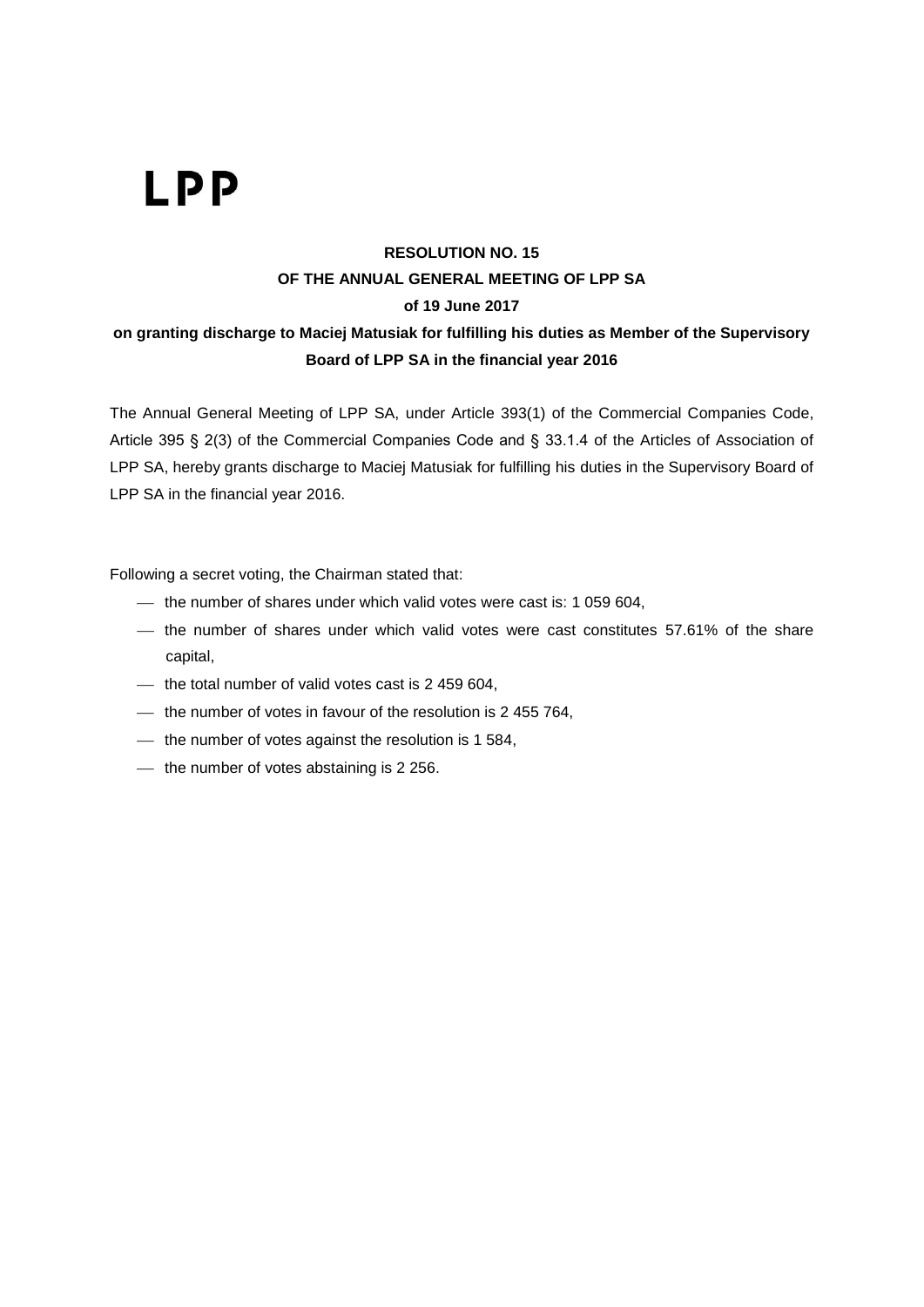### **RESOLUTION NO. 16 OF THE ANNUAL GENERAL MEETING OF LPP SA of 19 June 2017 on granting discharge to Wojciech Olejniczak for fulfilling his duties as Member of the Supervisory Board of LPP SA in the financial year 2016**

The Annual General Meeting of LPP SA, under Article 393(1) of the Commercial Companies Code, Article 395 § 2(3) of the Commercial Companies Code and § 33.1.4 of the Articles of Association of LPP SA, hereby grants discharge to Wojciech Olejniczak for fulfilling his duties in the Supervisory Board of LPP SA in the financial year 2016.

- the number of shares under which valid votes were cast is: 1 059 604,
- the number of shares under which valid votes were cast constitutes 57.61% of the share capital,
- $-$  the total number of valid votes cast is 2 459 604,
- $-$  the number of votes in favour of the resolution is 2 455 764,
- $-$  the number of votes against the resolution is 1 584,
- $-$  the number of votes abstaining is 2 256.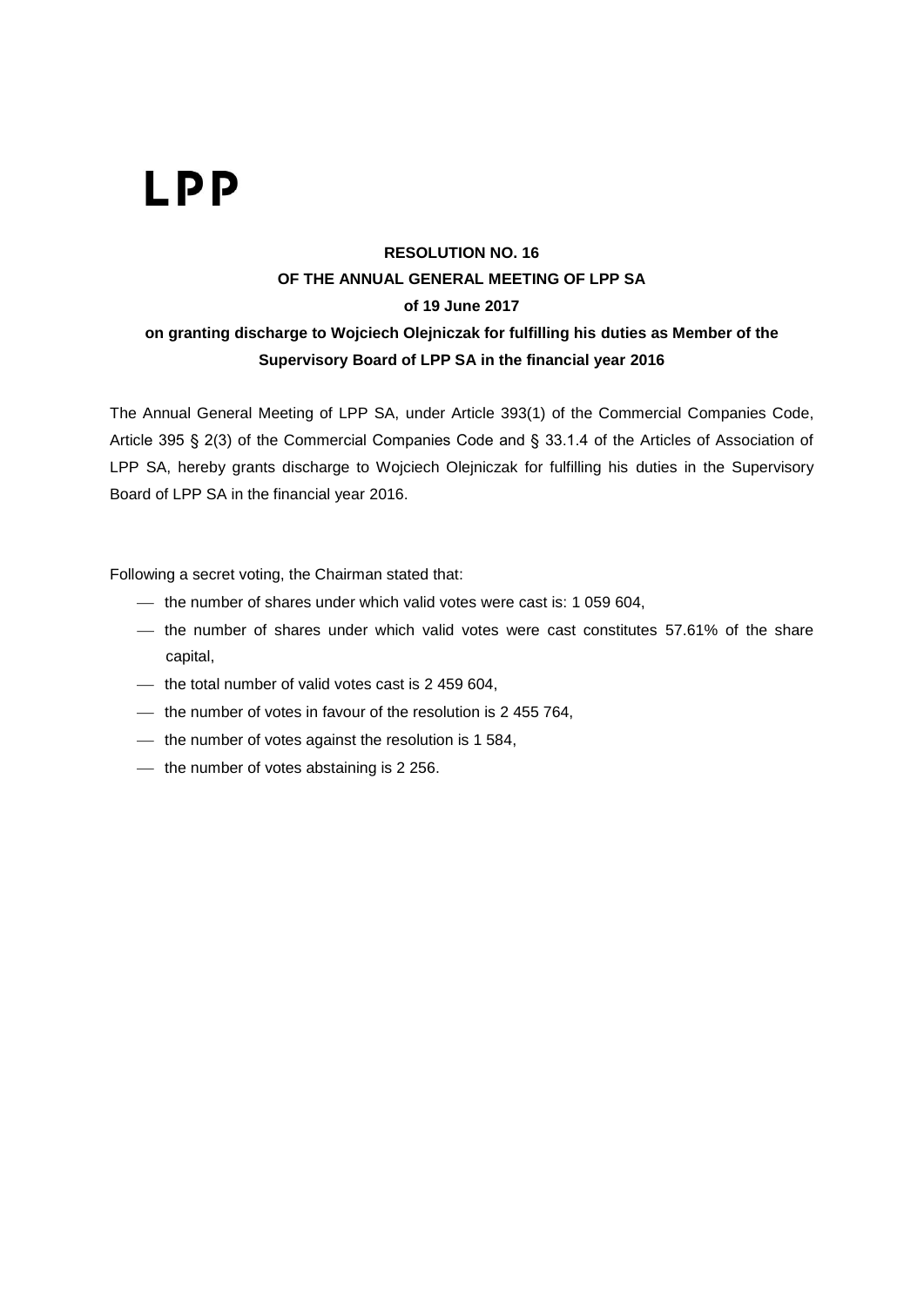### **RESOLUTION NO. 17 OF THE ANNUAL GENERAL MEETING OF LPP SA of 19 June 2017 on granting discharge to Krzysztof Olszewski for fulfilling his duties as Member of the Supervisory Board of LPP SA in the financial year 2016**

The Annual General Meeting of LPP SA, under Article 393(1) of the Commercial Companies Code, Article 395 § 2(3) of the Commercial Companies Code and § 33.1.4 of the Articles of Association of LPP SA, hereby grants discharge to Krzysztof Olszewski for fulfilling his duties in the Supervisory Board of LPP SA in the financial year 2016.

- the number of shares under which valid votes were cast is: 1 059 604,
- the number of shares under which valid votes were cast constitutes 57.61% of the share capital,
- $-$  the total number of valid votes cast is 2 459 604,
- $-$  the number of votes in favour of the resolution is 2 455 764,
- $-$  the number of votes against the resolution is 1 584,
- $-$  the number of votes abstaining is 2 256.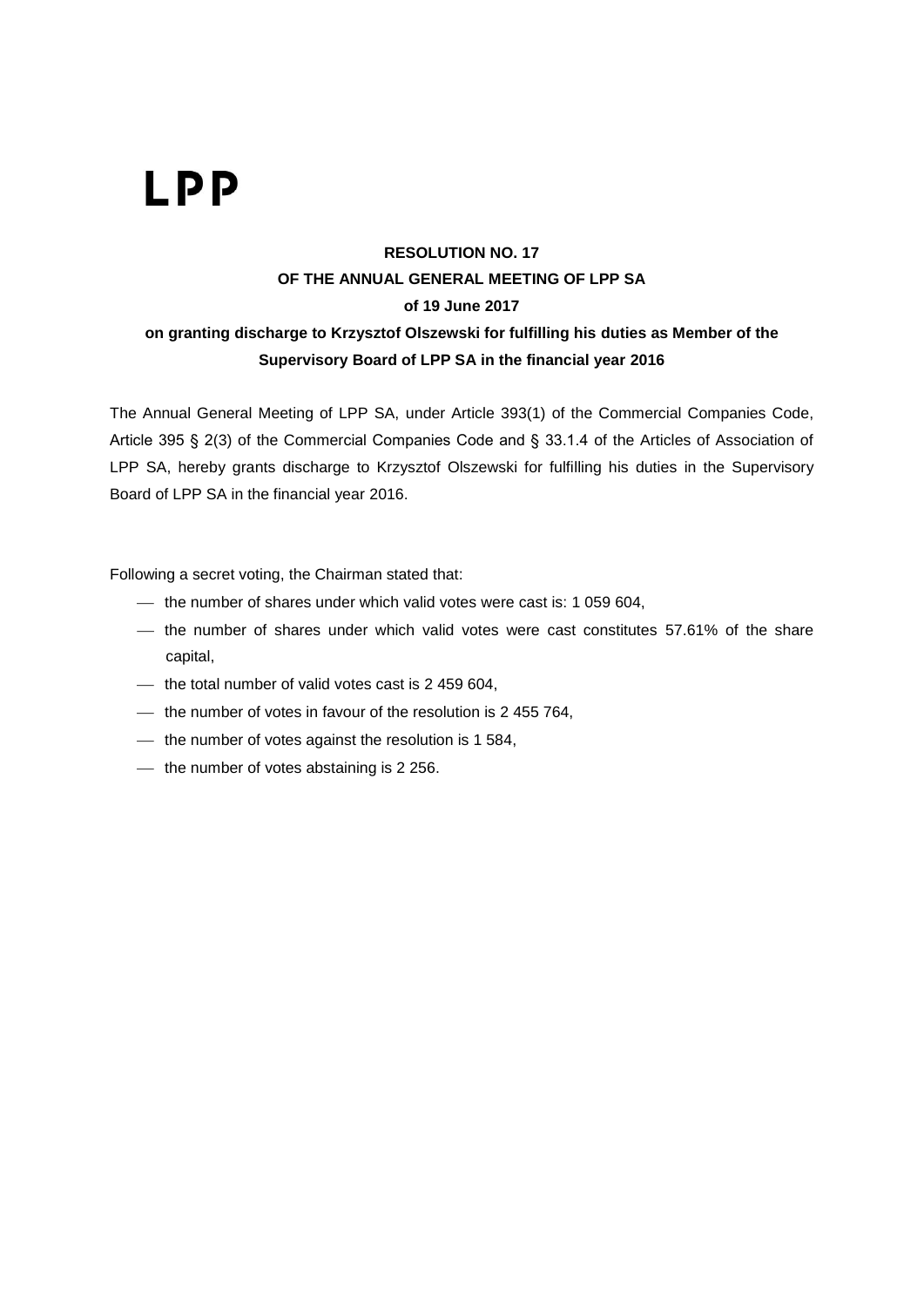### **RESOLUTION NO. 18 OF THE ANNUAL GENERAL MEETING OF LPP SA of 19 June 2017 on granting discharge to Dariusz Pachla for fulfilling his duties as Member of the Supervisory Board of LPP SA in the financial year 2016**

The Annual General Meeting of LPP SA, under Article 393(1) of the Commercial Companies Code, Article 395 § 2(3) of the Commercial Companies Code and § 33.1.4 of the Articles of Association of LPP SA, hereby grants discharge to Dariusz Pachla for fulfilling his duties in the Supervisory Board of LPP SA in the financial year 2016.

- the number of shares under which valid votes were cast is: 1 059 604,
- the number of shares under which valid votes were cast constitutes 57.61% of the share capital,
- $-$  the total number of valid votes cast is 2 459 604,
- $-$  the number of votes in favour of the resolution is 2 455 764,
- $-$  the number of votes against the resolution is 1 584,
- $-$  the number of votes abstaining is 2 256.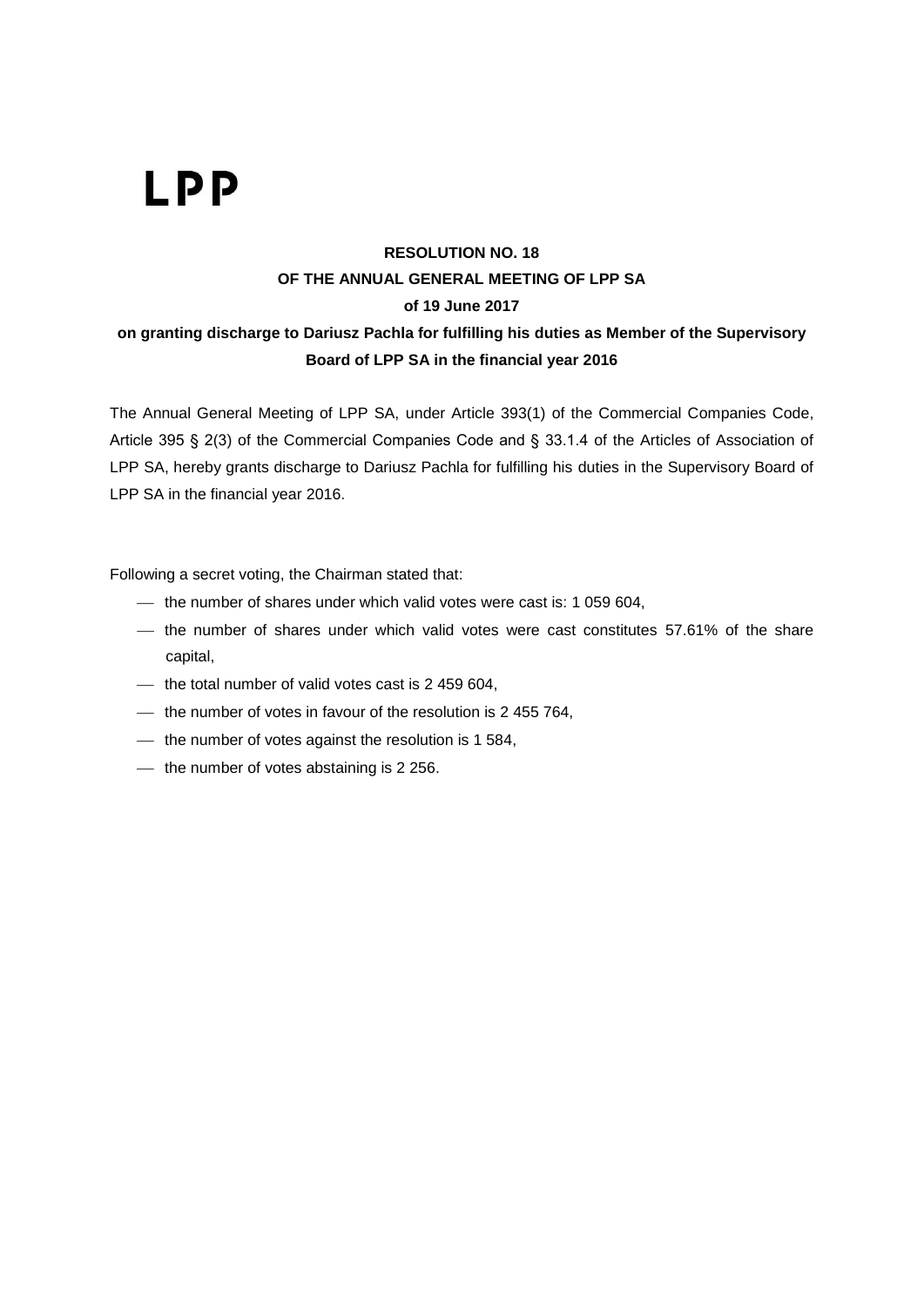### **RESOLUTION NO. 19 OF THE ANNUAL GENERAL MEETING OF LPP SA of 19 June 2017 on the allocation of net profit generated in the financial year 2016**

The Annual General Meeting of LPP SA, under Article 395 § 2(2) of the Commercial Companies Code and § 33.1.3 of the Articles of Association of LPP SA, resolves as follows:

**§ 1. [Profit allocation].** The Annual General Meeting of LPP SA resolves to allocate net profit generated by the Company in the financial year 2016 in the amount of PLN 280 070 923.45 (two hundred eighty million seventy thousand nine hundred and twenty three Polish zlotys 45/100) as follows:

- 1. PLN 65 531 268.00 (sixty five million five hundred thirty one thousand two hundred and sixty eight Polish zlotys) to be allocated among the shareholders as dividend,
- 2. exclude PLN 214 539 655.45 (two hundred fourteen million five hundred thirty nine thousand six hundred and fifty five Polish zlotys 45/100) from allocation among the shareholders and allocate it as reserve capital of the Company,

**§ 2. [Dividend date and dividend payment date**]. The Annual General Meeting of LPP SA, under Article 348 § 3 of the Commercial Companies Code, resolves that:

- 1. the dividend date (date of establishing the list of shareholders entitled to the dividend) is 4 September 2017,
- 2. the dividend payment date is 20 September 2017.

- $-$  the number of shares under which valid votes were cast is: 1 059 604,
- the number of shares under which valid votes were cast constitutes 57.61% of the share capital,
- $-$  the total number of valid votes cast is 2 459 604,
- $-$  the number of votes in favour of the resolution is 2 459 604,
- $-$  the number of votes against the resolution is 0,
- $-$  the number of votes abstaining is 0.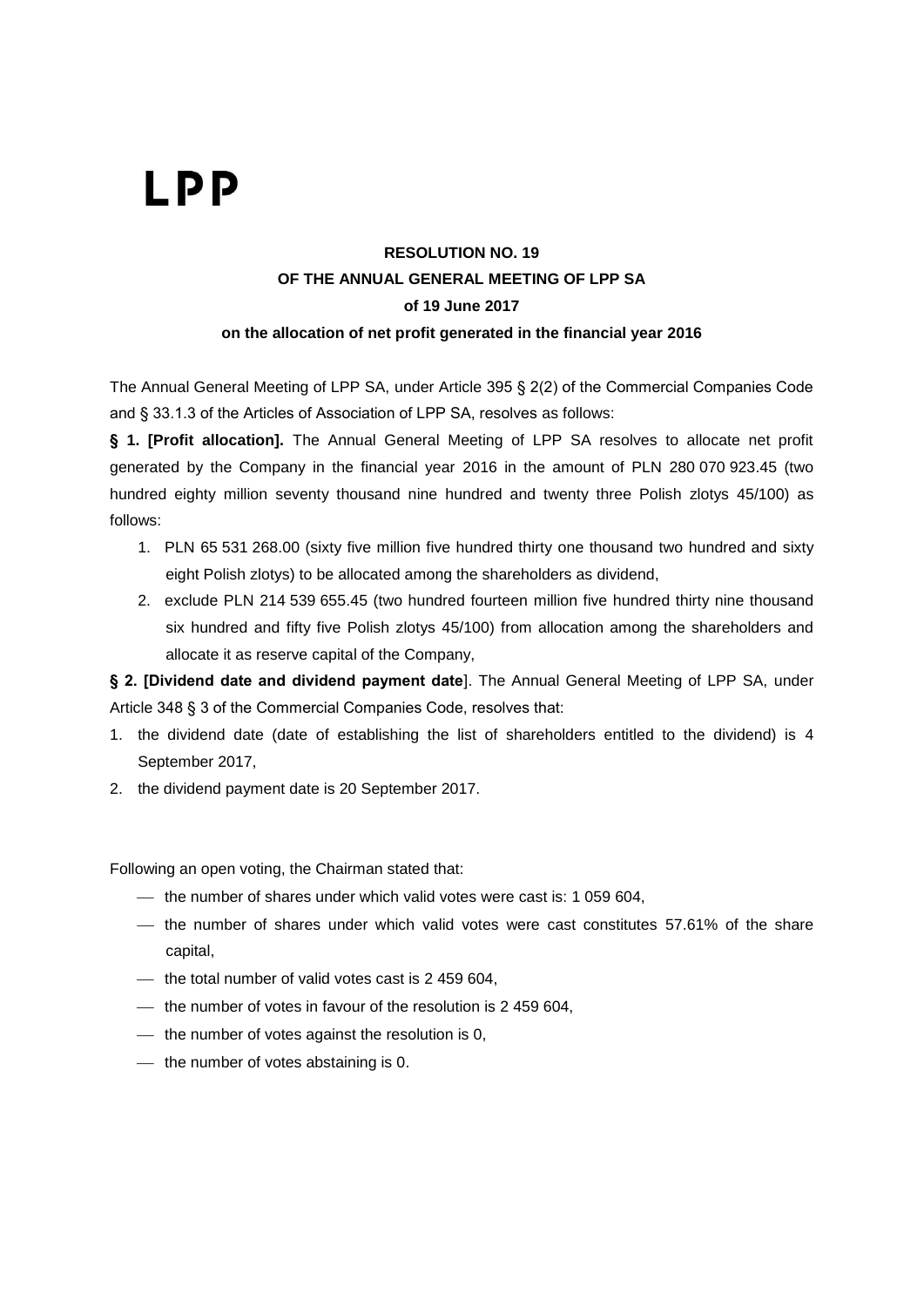#### **RESOLUTION NO. 20 OF THE ANNUAL GENERAL MEETING OF LPP SA of 19 June 2017 on the amendment to the Company's Articles of Association**

The Annual General Meeting of LPP SA, under Article 430 § 1 of the Commercial Companies Code and § 33.1.6 of the Articles of Association of LPP SA, resolves to expand the scope of the Company's business activity by adding in §3 of the Company's Articles of Association subsequent points of the following wording:

"75. Accounting, bookkeeping and auditing activities; tax consultancy - 69.20.Z,

76. Business and other management consultancy activities - 70.22.Z,

77. Office administrative service activities, including supporting activities - 82.11.Z,

78. Photocopying, document preparation and other specialised office support activities - 82.19.Z."

- $-$  the number of shares under which valid votes were cast is: 1 059 604,
- the number of shares under which valid votes were cast constitutes 57.61% of the share capital,
- $-$  the total number of valid votes cast is 2 459 604,
- $-$  the number of votes in favour of the resolution is 2 459 604,
- $-$  the number of votes against the resolution is 0,
- $-$  the number of votes abstaining is 0.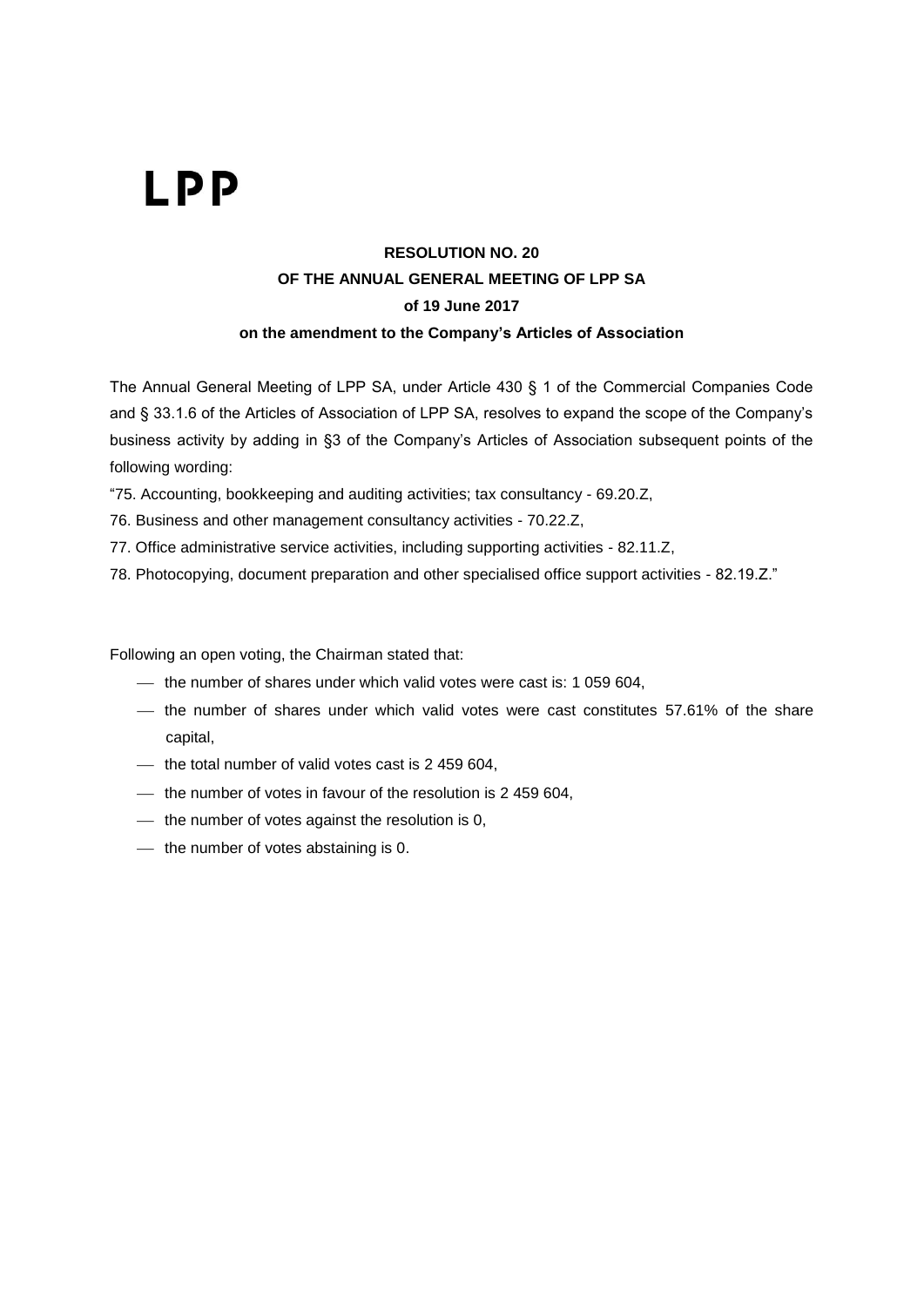#### **RESOLUTION NO. 21 OF THE ANNUAL GENERAL MEETING OF LPP SA of 19 June 2017**

**on the approval of incentive programme for key management officers of the Company**

#### **§ 1**

#### **[Purpose and rationale for the resolution]**

In view of the fact that the work of key management officers of the Company has and will have a major impact on the Company's operations, its goodwill and the value of shares in the share capital held by shareholders, acting in the interest of the Company and its shareholders in terms of maximisation of profit from investing in securities issued by the Company, in order to create incentives and mechanisms motivating such persons to effectively manage the Company and entities in the Company's capital group, ensuring a long-term growth of the Company's goodwill, and taking into consideration the need for stability of the Company's key management officers, and considering the fact that current incentive programmes for the Company's key management officers have been completed, the Annual General Meeting resolves to adopt a new incentive programme for the Company's key management officers specified in this resolution ("Programme" or "Incentive Programme").

#### **§ 2**

#### **[Incentive Programme]**

- 1. The Incentive Programme for the Company's key management officers specified in § 3 is hereby created.
- 2. Under the Programme, the Company will offer the Programme Participants the possibility of acquiring from the Company treasury shares of LPP SA, acquired by the Company, in the total number of 600 (six hundred) shares in the Company.

#### **§ 3**

#### **[Programme Participants]**

The Incentive Programme shall be addressed to:

- 1. Mr. Marek Piechocki;
- 2. Mr. Jacek Kujawa;
- 3. Mr. Przemysław Lutkiewicz;
- 4. Mr. Sławomir Łoboda.

[further referred to as "Programme Participants"]